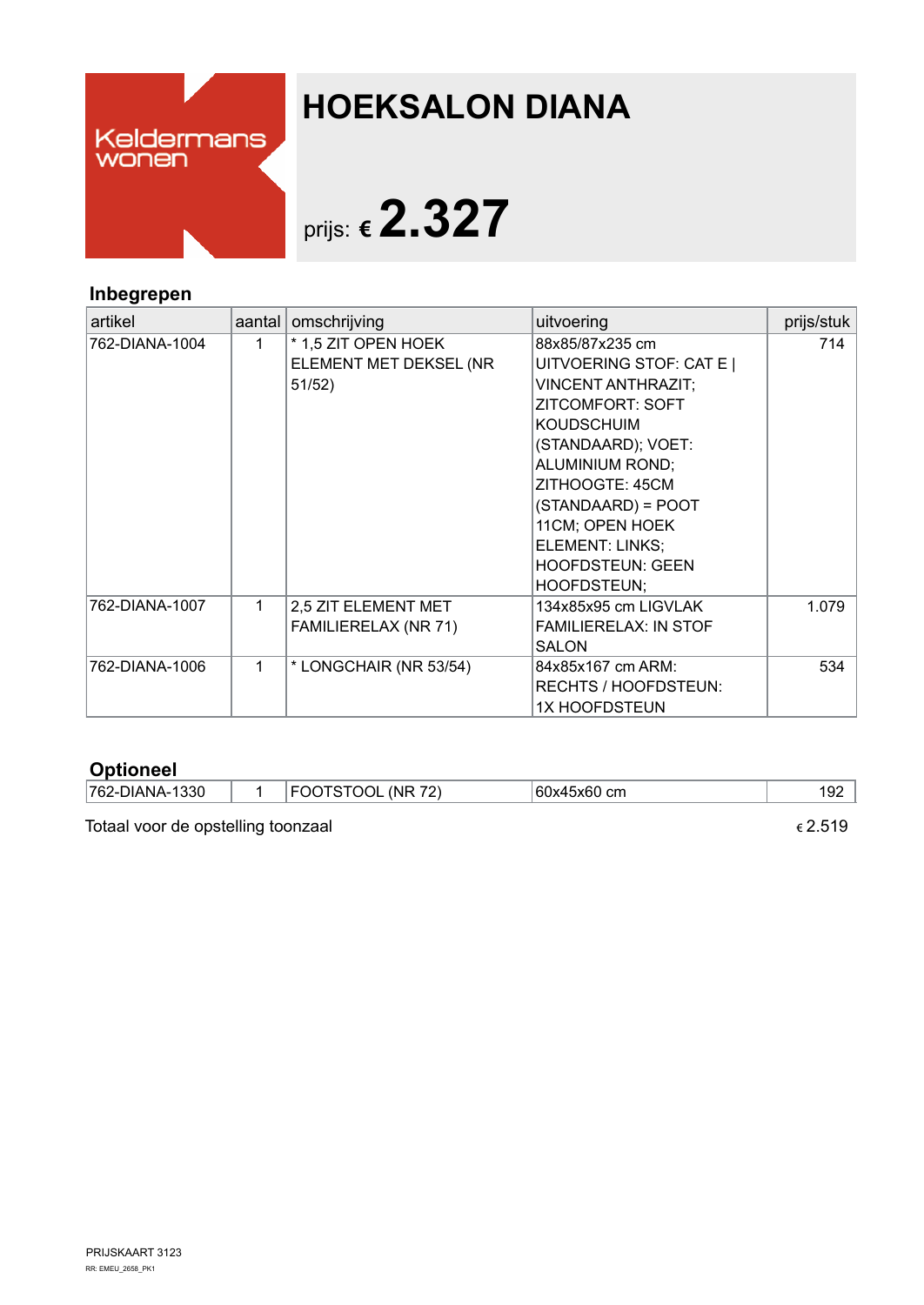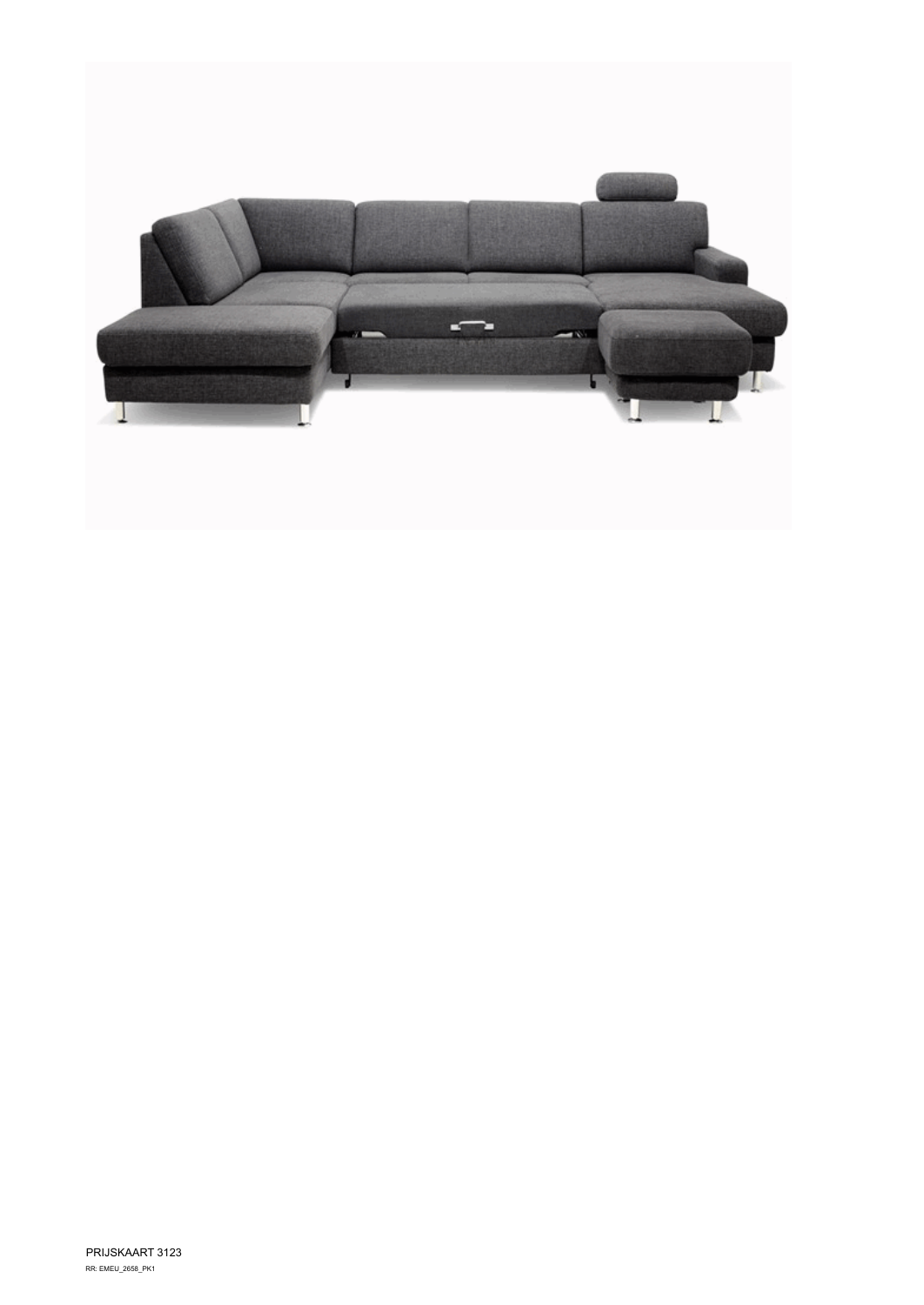

| Omschrijving   |                 |        |        |                           |                          |              |                          |       |                  |  |  |  |  |
|----------------|-----------------|--------|--------|---------------------------|--------------------------|--------------|--------------------------|-------|------------------|--|--|--|--|
|                | $b$ xhxd        | CAT B  | CAT C  | CATD                      | CAT E                    | CAT F        | CAT G                    | CAT H | CAT <sub>1</sub> |  |  |  |  |
| <b>BANKEN</b>  |                 | $\Box$ | $\sim$ | $\mathbb{L}^{\mathbb{N}}$ | $\overline{\phantom{a}}$ | $\mathbb{L}$ | $\overline{\phantom{a}}$ |       | $\mathbb{Z}^2$   |  |  |  |  |
|                |                 |        |        |                           |                          |              |                          |       |                  |  |  |  |  |
| 3 ZIT (NR 7)   |                 | 875    | 884    | 895                       | 927                      | 962          | 989                      | 1034  | 1076             |  |  |  |  |
|                | 198x85/87x93 cm |        |        |                           |                          |              |                          |       |                  |  |  |  |  |
| 2,5 ZIT (NR 8) |                 | 819    | 829    | 839                       | 875                      | 904          | 940                      | 980   | 1023             |  |  |  |  |
|                | 172x85/87x93 cm |        |        |                           |                          |              |                          |       |                  |  |  |  |  |
| 2 ZIT (NR 9)   |                 | 654    | 663    | 674                       | 703                      | 739          | 768                      | 811   | 853              |  |  |  |  |
|                | 146x85/87x93 cm |        |        |                           |                          |              |                          |       |                  |  |  |  |  |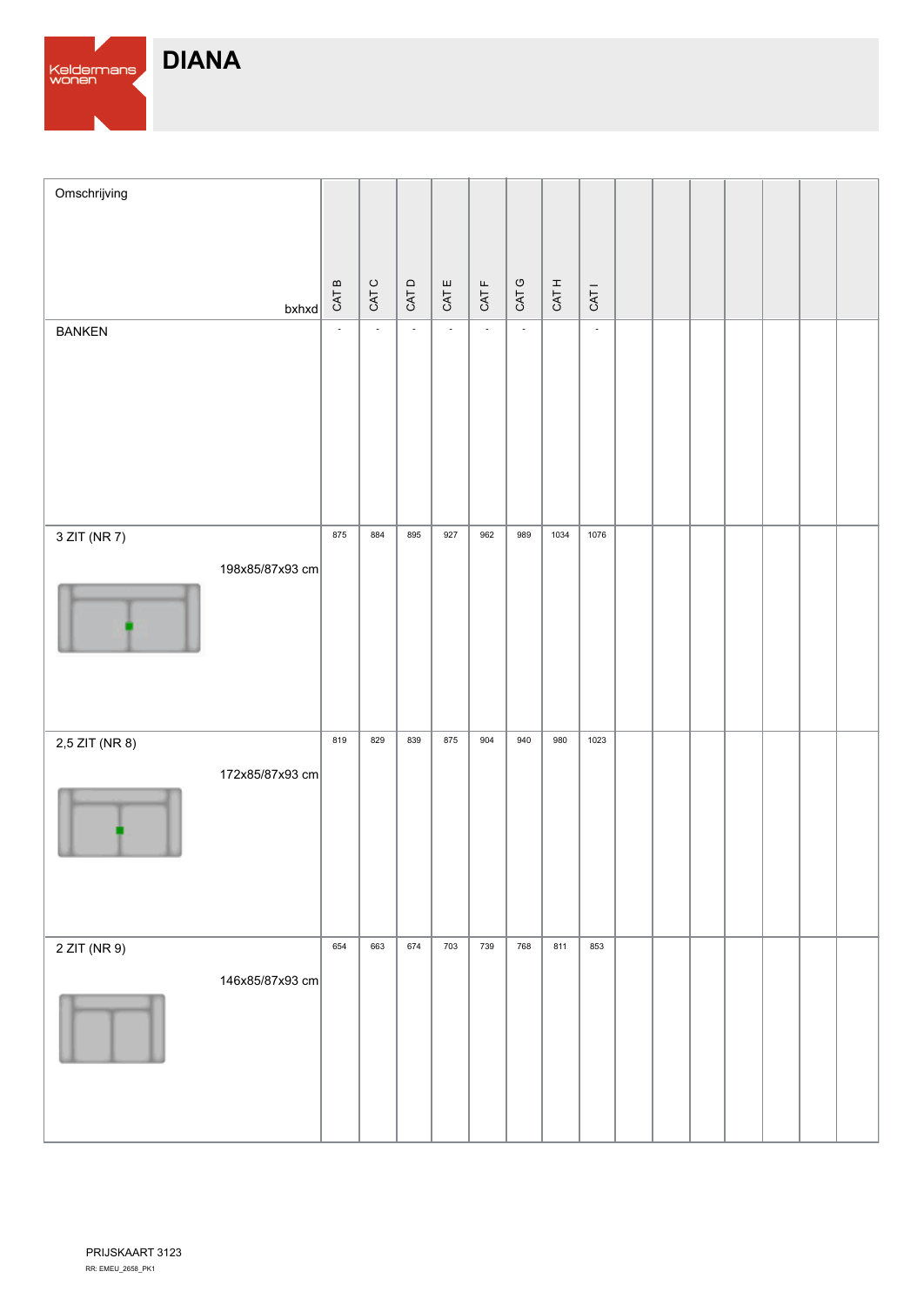| Omschrijving             |                 |                          |                          |                          |          |                          |                          |       |                          |  |  |  |  |
|--------------------------|-----------------|--------------------------|--------------------------|--------------------------|----------|--------------------------|--------------------------|-------|--------------------------|--|--|--|--|
|                          |                 |                          |                          |                          |          |                          |                          |       |                          |  |  |  |  |
|                          |                 |                          | $\circ$                  |                          | $\sqcup$ | $\mathsf{L}\mathsf{L}$   |                          |       |                          |  |  |  |  |
|                          | $b$ xhxd        | CAT B                    | CAT                      | CATD                     | CAT      | CAT                      | CAT G                    | CAT H | CAT <sub>I</sub>         |  |  |  |  |
| 1 ZIT (NR 10)            |                 | 337                      | 350                      | 359                      | 391      | 426                      | 457                      | 477   | 498                      |  |  |  |  |
|                          | 94x85/87x93 cm  |                          |                          |                          |          |                          |                          |       |                          |  |  |  |  |
| LOSSE ELEMENTEN          |                 | $\overline{\phantom{a}}$ | $\overline{\phantom{a}}$ | $\overline{\phantom{a}}$ | $\Box$   | $\overline{\phantom{a}}$ | $\overline{\phantom{a}}$ |       | $\overline{\phantom{a}}$ |  |  |  |  |
|                          |                 |                          |                          |                          |          |                          |                          |       |                          |  |  |  |  |
| 3 ZIT 1 ARM (NR 13/14)   |                 | 819                      | 829                      | 839                      | 875      | 904                      | 940                      | 980   | 1023                     |  |  |  |  |
|                          | 179x85/87x93 cm |                          |                          |                          |          |                          |                          |       |                          |  |  |  |  |
| 2,5 ZIT 1 ARM (NR 15/16) |                 | 763                      | 772                      | 786                      | 819      | 848                      | 884                      | 927   | 969                      |  |  |  |  |
|                          | 153x85/87x93 cm |                          |                          |                          |          |                          |                          |       |                          |  |  |  |  |
| 2 ZIT 1 ARM (NR 17/18)   |                 | 600                      | 609                      | 618                      | 654      | 683                      | 717                      | 759   | 802                      |  |  |  |  |
|                          | 127x85/87x93 cm |                          |                          |                          |          |                          |                          |       |                          |  |  |  |  |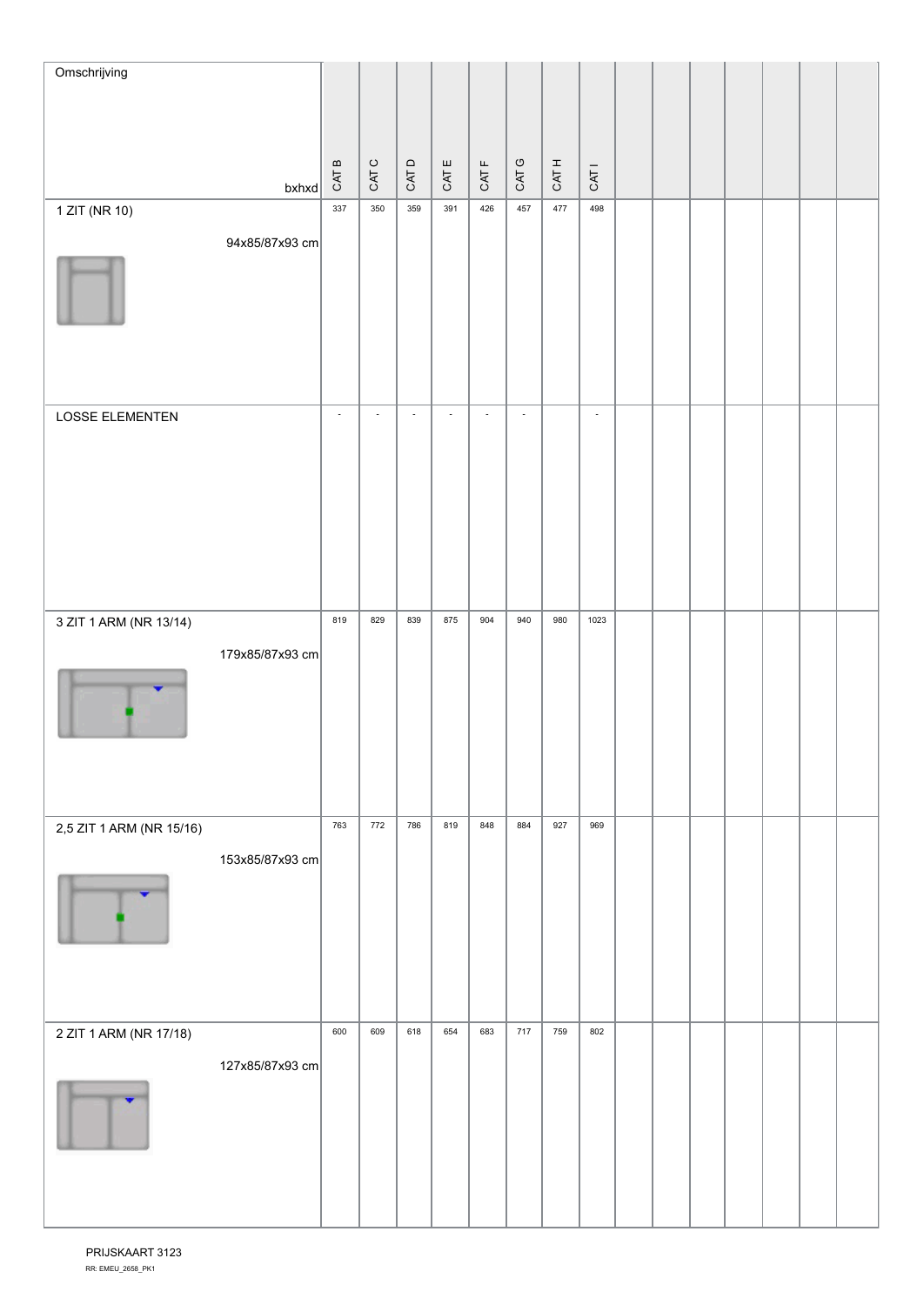| Omschrijving                             |       |       |       |       |             |       |       |       |  |  |  |  |
|------------------------------------------|-------|-------|-------|-------|-------------|-------|-------|-------|--|--|--|--|
|                                          |       |       |       |       |             |       |       |       |  |  |  |  |
|                                          |       |       |       |       |             |       |       |       |  |  |  |  |
| $b$ xhxd                                 | CAT B | CAT C | CAT D | CAT E | <b>CATF</b> | CAT G | CAT H | CAT I |  |  |  |  |
| 2 ZIT 1 ARM MET LADEN (NR 19/20)         | 654   | 663   | 674   | 703   | 739         | 768   | 811   | 853   |  |  |  |  |
| 127x85/87x93 cm                          |       |       |       |       |             |       |       |       |  |  |  |  |
|                                          |       |       |       |       |             |       |       |       |  |  |  |  |
| 1,5 ZIT 1 ARM (NR 21/22)                 | 542   | 551   | 567   | 600   | 627         | 663   | 703   | 748   |  |  |  |  |
| 101x85/87x93 cm                          |       |       |       |       |             |       |       |       |  |  |  |  |
|                                          |       |       |       |       |             |       |       |       |  |  |  |  |
| 1,5 ZIT MET 1 ARM EN LADEN (NR<br>23/24) | 600   | 609   | 618   | 654   | 683         | 717   | 759   | 802   |  |  |  |  |
| 101x85/87x93 cm                          |       |       |       |       |             |       |       |       |  |  |  |  |
| 1 ZIT 1 ARM (NR 25/26)                   | 491   | 500   | 511   | 542   | 576         | 609   | 650   | 692   |  |  |  |  |
| 75x85/87x93 cm                           |       |       |       |       |             |       |       |       |  |  |  |  |
| 2 ZIT MET OPEN EINDE (NR 29/30)          | 600   | 609   | 618   | 654   | 683         | 717   | 759   | 802   |  |  |  |  |
| 171x85/87x93 cm                          |       |       |       |       |             |       |       |       |  |  |  |  |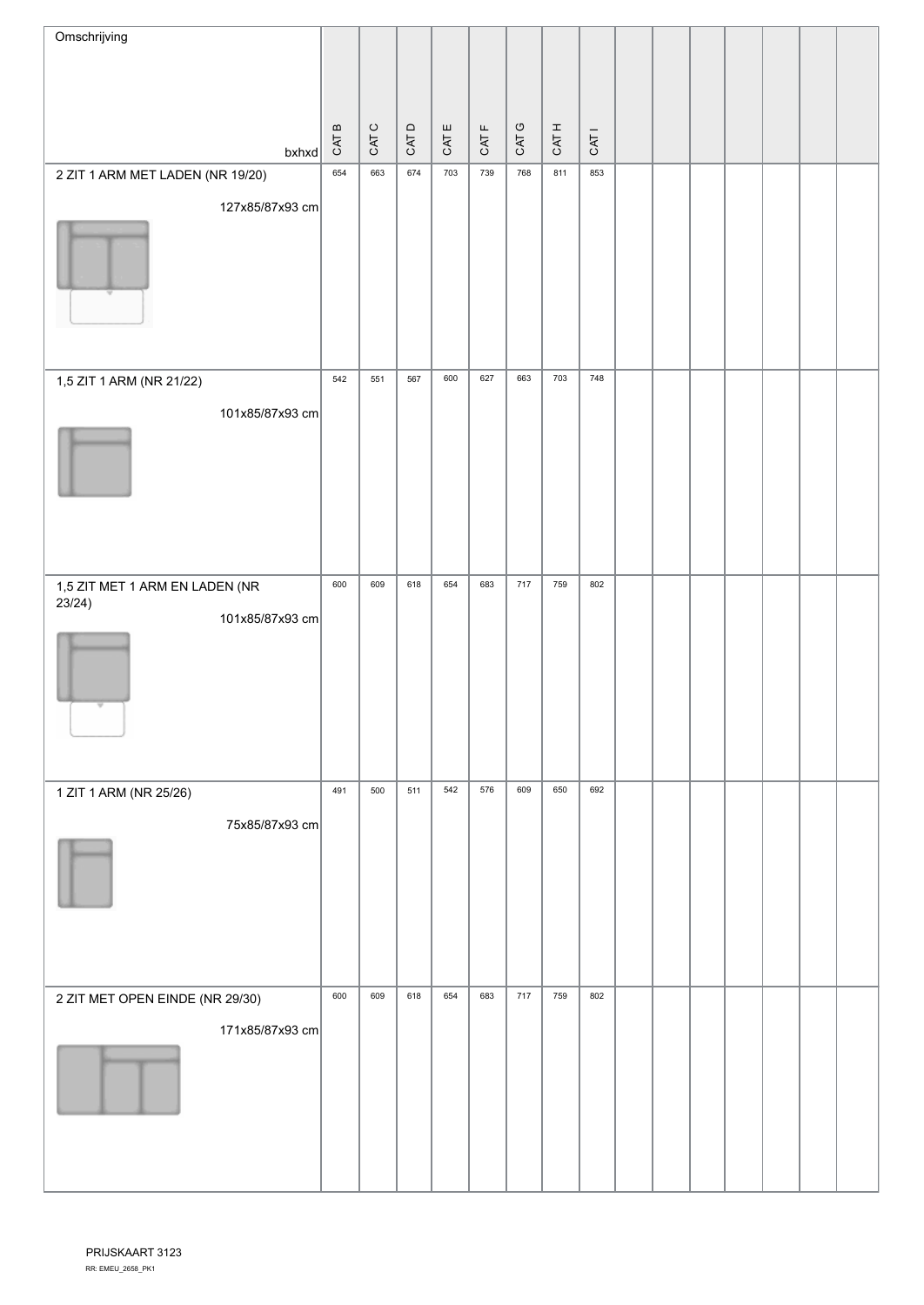| Omschrijving                                               |                                    |                |       |       |                               |       |       |                  |  |  |  |  |
|------------------------------------------------------------|------------------------------------|----------------|-------|-------|-------------------------------|-------|-------|------------------|--|--|--|--|
|                                                            |                                    |                |       |       |                               |       |       |                  |  |  |  |  |
|                                                            |                                    |                |       |       |                               |       |       |                  |  |  |  |  |
|                                                            | $\, \underline{\mathrm{m}}$<br>CAT | $\circ$<br>CAT | CAT D | CAT E | $\mathsf{L}\mathsf{L}$<br>CAT | CAT G | CAT H | CAT <sub>I</sub> |  |  |  |  |
| $b$ xhxd<br>2 ZIT MET LADEN EN OPEN EINDE (NR              | 654                                | 663            | 674   | 703   | 739                           | 768   | 811   | 853              |  |  |  |  |
| 31/32)<br>171x85/87x93 cm                                  |                                    |                |       |       |                               |       |       |                  |  |  |  |  |
|                                                            |                                    |                |       |       |                               |       |       |                  |  |  |  |  |
| 2 ZIT MET OPEN EINDE MET DEKSEL                            | 654                                | 663            | 674   | 703   | 739                           | 768   | 811   | 853              |  |  |  |  |
| (NR 33/34)<br>171x85/87x93 cm<br>ر                         |                                    |                |       |       |                               |       |       |                  |  |  |  |  |
| 2 ZIT MET LADEN EN OPEN EINDE MET<br>DEKSEL (NR 33.1/34.1) | 703                                | 717            | 728   | 759   | 795                           | 826   | 869   | 909              |  |  |  |  |
| 171x85/87x93 cm<br>ر                                       |                                    |                |       |       |                               |       |       |                  |  |  |  |  |
| 1,5 ZIT MET OPEN EINDE (NR 35/36)                          | 542                                | 551            | 567   | 600   | 627                           | 663   | 703   | 748              |  |  |  |  |
| 145x85/87x93 cm                                            |                                    |                |       |       |                               |       |       |                  |  |  |  |  |
| 1,5 ZIT MET OPEN EINDE EN LADE (NR<br>37/38)               | 600                                | 609            | 618   | 654   | 683                           | 717   | 759   | 802              |  |  |  |  |
| 145x85/87x93 cm<br>v                                       |                                    |                |       |       |                               |       |       |                  |  |  |  |  |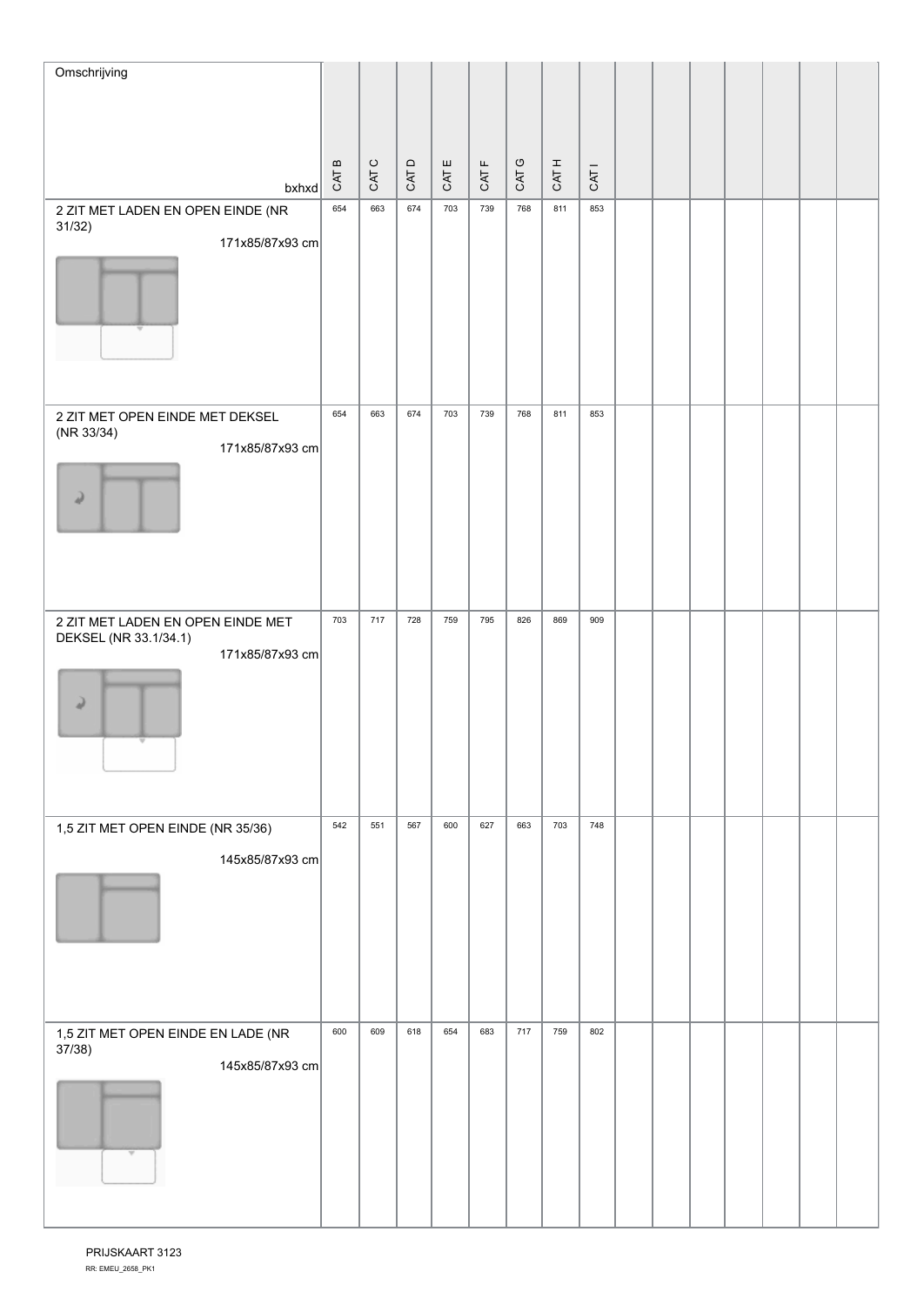| Omschrijving                                  |                                            |                |      |       |                           |       |       |                  |  |  |  |  |
|-----------------------------------------------|--------------------------------------------|----------------|------|-------|---------------------------|-------|-------|------------------|--|--|--|--|
|                                               |                                            |                |      |       |                           |       |       |                  |  |  |  |  |
|                                               |                                            |                |      |       |                           |       |       |                  |  |  |  |  |
|                                               | $\boldsymbol{\underline{\omega}}$<br>CAT I | $\circ$<br>CAT | CATD | CAT E | $\mathrel{\sqcup}$<br>CAT | CAT G | CAT H | CAT <sub>I</sub> |  |  |  |  |
| $b$ xhxd<br>1,5 ZIT MET OPEN EINDE MET DEKSEL | 600                                        | 609            | 618  | 654   | 683                       | 717   | 759   | 802              |  |  |  |  |
| (NR 39/40)                                    |                                            |                |      |       |                           |       |       |                  |  |  |  |  |
| 145x85/87x93 cm                               |                                            |                |      |       |                           |       |       |                  |  |  |  |  |
| ر                                             |                                            |                |      |       |                           |       |       |                  |  |  |  |  |
|                                               |                                            |                |      |       |                           |       |       |                  |  |  |  |  |
|                                               |                                            |                |      |       |                           |       |       |                  |  |  |  |  |
|                                               |                                            |                |      |       |                           |       |       |                  |  |  |  |  |
| 1,5 ZIT MET LADE EN OPEN EINDE                | 654                                        | 663            | 674  | 703   | 739                       | 768   | 811   | 853              |  |  |  |  |
| MET DEKSEL (NR 39.1/40.1)<br>145x85/87x93 cm  |                                            |                |      |       |                           |       |       |                  |  |  |  |  |
|                                               |                                            |                |      |       |                           |       |       |                  |  |  |  |  |
| ۵                                             |                                            |                |      |       |                           |       |       |                  |  |  |  |  |
| $\overline{\phantom{a}}$                      |                                            |                |      |       |                           |       |       |                  |  |  |  |  |
|                                               |                                            |                |      |       |                           |       |       |                  |  |  |  |  |
|                                               |                                            |                |      |       |                           |       |       |                  |  |  |  |  |
| 1 ZIT MET OPEN EINDE (NR 41/42)               | 491                                        | 500            | 511  | 542   | 576                       | 609   | 650   | 692              |  |  |  |  |
| 119x85/87x93 cm                               |                                            |                |      |       |                           |       |       |                  |  |  |  |  |
|                                               |                                            |                |      |       |                           |       |       |                  |  |  |  |  |
|                                               |                                            |                |      |       |                           |       |       |                  |  |  |  |  |
|                                               |                                            |                |      |       |                           |       |       |                  |  |  |  |  |
|                                               |                                            |                |      |       |                           |       |       |                  |  |  |  |  |
|                                               |                                            |                |      |       |                           |       |       |                  |  |  |  |  |
| 1 ZIT MET OPEN EINDE MET DEKSEL<br>(NR 45/46) | 542                                        | 551            | 567  | 600   | 627                       | 663   | 703   | 748              |  |  |  |  |
| 119x85/87x93 cm                               |                                            |                |      |       |                           |       |       |                  |  |  |  |  |
| Q                                             |                                            |                |      |       |                           |       |       |                  |  |  |  |  |
|                                               |                                            |                |      |       |                           |       |       |                  |  |  |  |  |
|                                               |                                            |                |      |       |                           |       |       |                  |  |  |  |  |
|                                               |                                            |                |      |       |                           |       |       |                  |  |  |  |  |
| 1 ZIT MET LADE EN OPEN EINDE MET              | 600                                        | 609            | 618  | 654   | 683                       | 717   | 759   | 802              |  |  |  |  |
| DEKSEL (NR 45.1/46.1)                         |                                            |                |      |       |                           |       |       |                  |  |  |  |  |
| 119x85/87x93 cm                               |                                            |                |      |       |                           |       |       |                  |  |  |  |  |
| $\overline{\phantom{a}}$                      |                                            |                |      |       |                           |       |       |                  |  |  |  |  |
| $\mathcal{W}$                                 |                                            |                |      |       |                           |       |       |                  |  |  |  |  |
|                                               |                                            |                |      |       |                           |       |       |                  |  |  |  |  |
|                                               |                                            |                |      |       |                           |       |       |                  |  |  |  |  |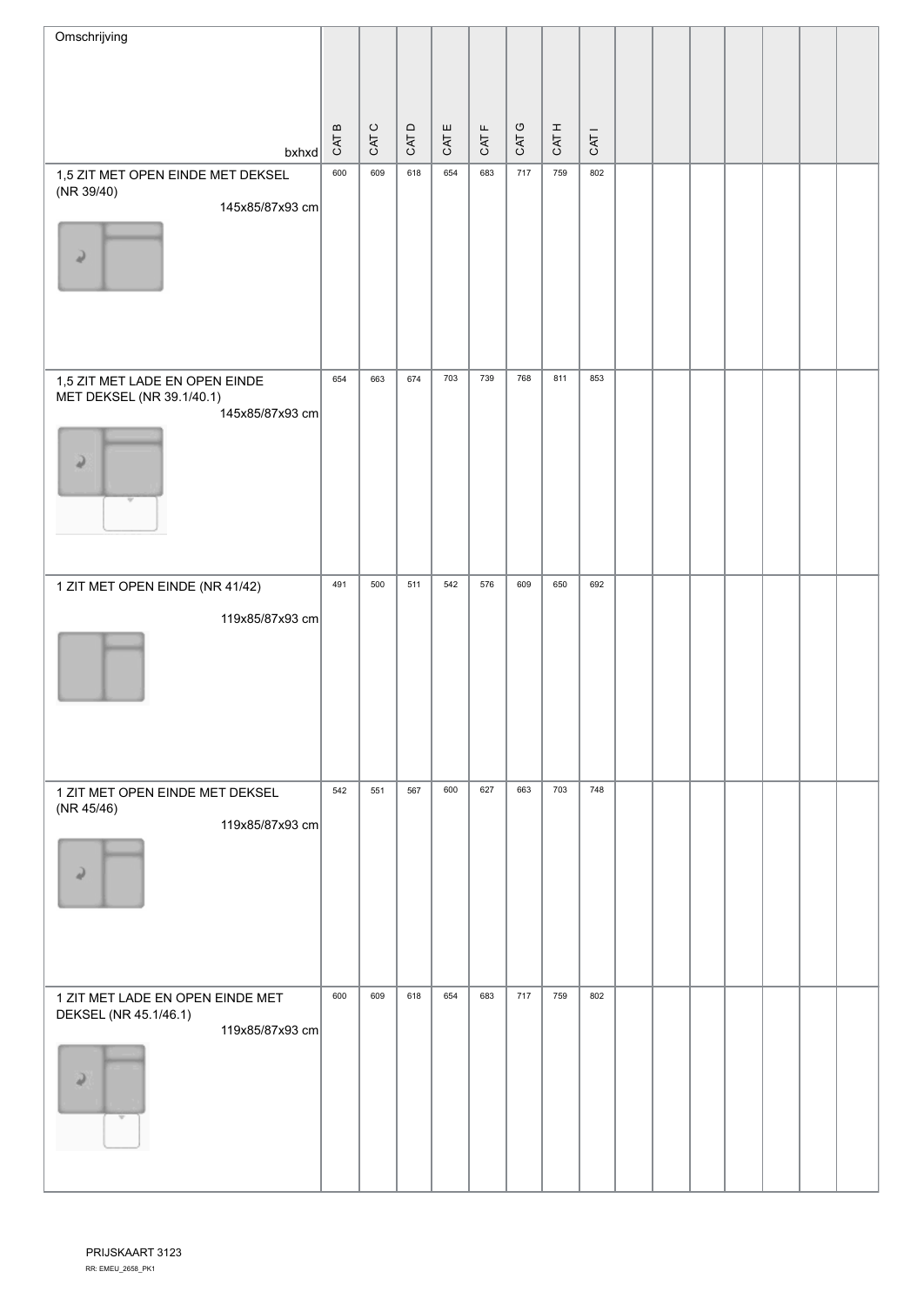| $\circ$<br>$\circ$<br>$\mathsf{D}$<br>ш<br>CAT B<br>$\mathsf{L}\mathsf{L}$<br>CAT H<br>CAT <sub>1</sub><br>CAT<br>CAT<br>CAT<br>CAT<br>CAT<br>bxhxd<br>764<br>659<br>690<br>725<br>808<br>605<br>614<br>623<br>* 1,5 ZIT OPEN HOEK ELEMENT (NR<br>47/48)<br>88x85/87x235 cm |
|-----------------------------------------------------------------------------------------------------------------------------------------------------------------------------------------------------------------------------------------------------------------------------|
|                                                                                                                                                                                                                                                                             |
|                                                                                                                                                                                                                                                                             |
|                                                                                                                                                                                                                                                                             |
|                                                                                                                                                                                                                                                                             |
|                                                                                                                                                                                                                                                                             |
|                                                                                                                                                                                                                                                                             |
|                                                                                                                                                                                                                                                                             |
|                                                                                                                                                                                                                                                                             |
|                                                                                                                                                                                                                                                                             |
| 775<br>819<br>679<br>714<br>746<br>862<br>659<br>668<br>* 1,5 ZIT OPEN HOEK ELEMENT MET                                                                                                                                                                                     |
| LADE (NR 49/50)<br>88x85/87x235 cm                                                                                                                                                                                                                                          |
|                                                                                                                                                                                                                                                                             |
|                                                                                                                                                                                                                                                                             |
|                                                                                                                                                                                                                                                                             |
|                                                                                                                                                                                                                                                                             |
|                                                                                                                                                                                                                                                                             |
| 714<br>746<br>775<br>819<br>862<br>659<br>668<br>679<br>* 1,5 ZIT OPEN HOEK ELEMENT MET<br>DEKSEL (NR 51/52)                                                                                                                                                                |
| 88x85/87x235 cm                                                                                                                                                                                                                                                             |
|                                                                                                                                                                                                                                                                             |
|                                                                                                                                                                                                                                                                             |
|                                                                                                                                                                                                                                                                             |
| ↷                                                                                                                                                                                                                                                                           |
| 764<br>831<br>875<br>915<br>714<br>725<br>735<br>801<br>* 1,5 ZIT OPEN HOEK ELEMENT MET<br>LADE EN DEKSEL (NR 51.1/52.1)                                                                                                                                                    |
| 88x85/87x235 cm                                                                                                                                                                                                                                                             |
|                                                                                                                                                                                                                                                                             |
|                                                                                                                                                                                                                                                                             |
|                                                                                                                                                                                                                                                                             |
| $\rightarrow$                                                                                                                                                                                                                                                               |
| 659<br>690<br>725<br>764<br>808<br>605<br>614<br>623<br>° 1,5 ZIT GROOT OPEN HOEK                                                                                                                                                                                           |
| ELEMENT (NR 52.20/52.21)<br>93x85/87x235 cm                                                                                                                                                                                                                                 |
|                                                                                                                                                                                                                                                                             |
|                                                                                                                                                                                                                                                                             |
|                                                                                                                                                                                                                                                                             |
|                                                                                                                                                                                                                                                                             |

RR: EMEU\_2658\_PK1 PRIJSKAART 3123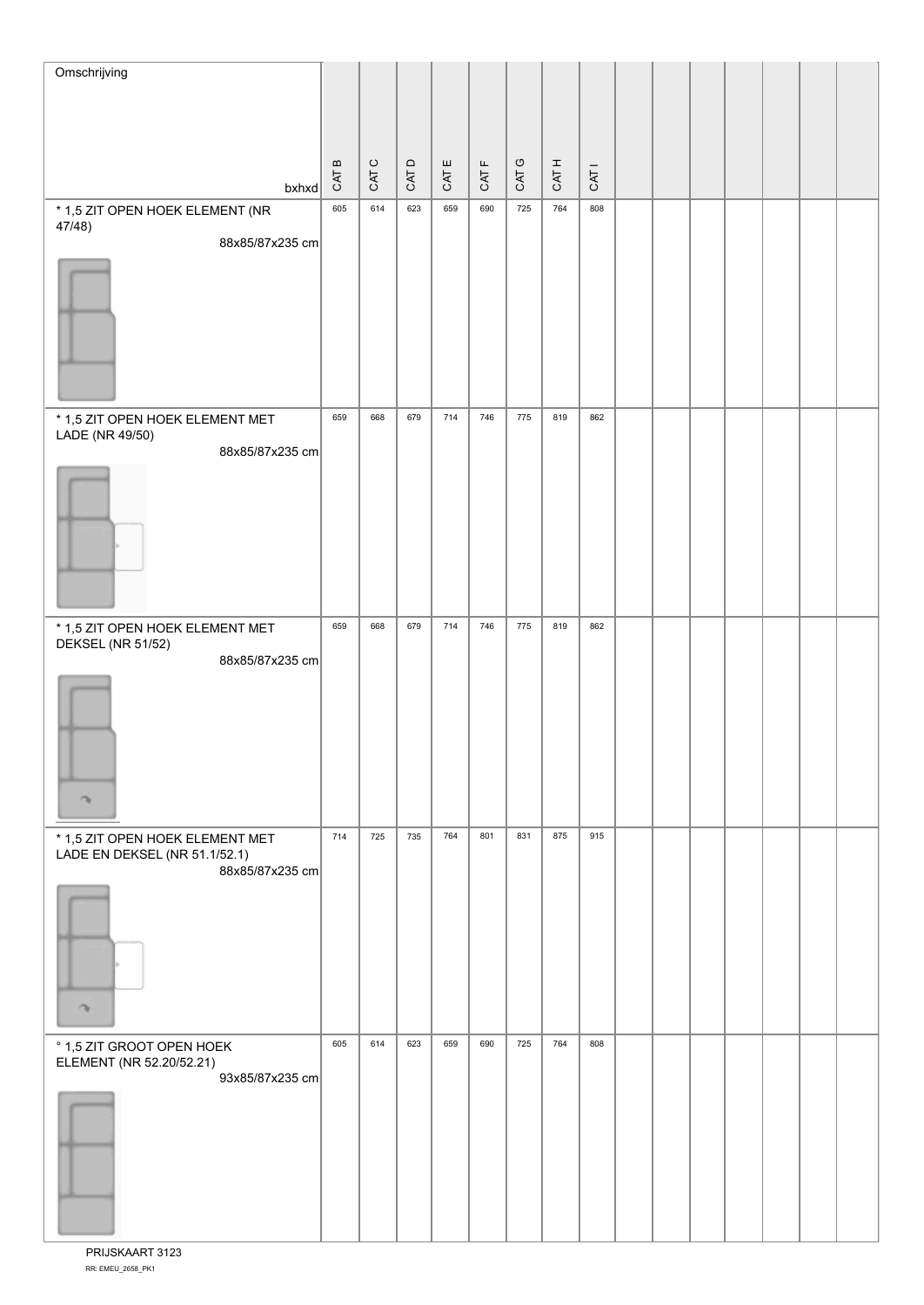| Omschrijving                                                                      |       |                |       |          |                               |                     |       |                  |  |  |  |  |
|-----------------------------------------------------------------------------------|-------|----------------|-------|----------|-------------------------------|---------------------|-------|------------------|--|--|--|--|
|                                                                                   |       |                |       |          |                               |                     |       |                  |  |  |  |  |
|                                                                                   |       |                |       |          |                               |                     |       |                  |  |  |  |  |
| bxhxd                                                                             | CAT B | $\circ$<br>CAT | CAT D | ш<br>CAT | $\mathsf{L}\mathsf{L}$<br>CAT | $\mathbb{C}$<br>CAT | CAT H | CAT <sub>1</sub> |  |  |  |  |
| ° 1,5 ZIT GROOT OPEN HOEK<br>ELEMENT MET LADE (NR 52.22/52.23)<br>93x85/87x235 cm | 659   | 668            | 679   | 714      | 746                           | 775                 | 819   | 862              |  |  |  |  |
|                                                                                   |       |                |       |          |                               |                     |       |                  |  |  |  |  |
| ° 1,5 ZIT GROOT OPEN HOEK<br>ELEMENT MET DEKSEL (NR<br>93x85/87x235 cm            | 659   | 668            | 679   | 714      | 746                           | 775                 | 819   | 862              |  |  |  |  |
|                                                                                   |       |                |       |          |                               |                     |       |                  |  |  |  |  |
| ° 1,5 ZIT GROOT OPEN HOEK<br>ELEMENT MET LADE EN DEKSEL (NR<br>93x85/87x235 cm    | 714   | 725            | 735   | 764      | 801                           | 831                 | 875   | 915              |  |  |  |  |
| n,                                                                                |       |                |       |          |                               |                     |       |                  |  |  |  |  |
| * 1 ZIT OPEN HOEK ELEMENT (NR<br>52.28/52.29)                                     | 565   | 574            | 583   | 620      | 650                           | 685                 | 725   | 768              |  |  |  |  |
| 88x85/87x200 cm                                                                   |       |                |       |          |                               |                     |       |                  |  |  |  |  |
| * 1 ZIT OPEN HOEK ELEMENT MET<br>BEDBAK (NR 52.30/52.31)<br>88x85/87x200 cm       | 701   | 712            | 721   | 757      | 788                           | 824                 | 862   | 906              |  |  |  |  |
| $\rightarrow$                                                                     |       |                |       |          |                               |                     |       |                  |  |  |  |  |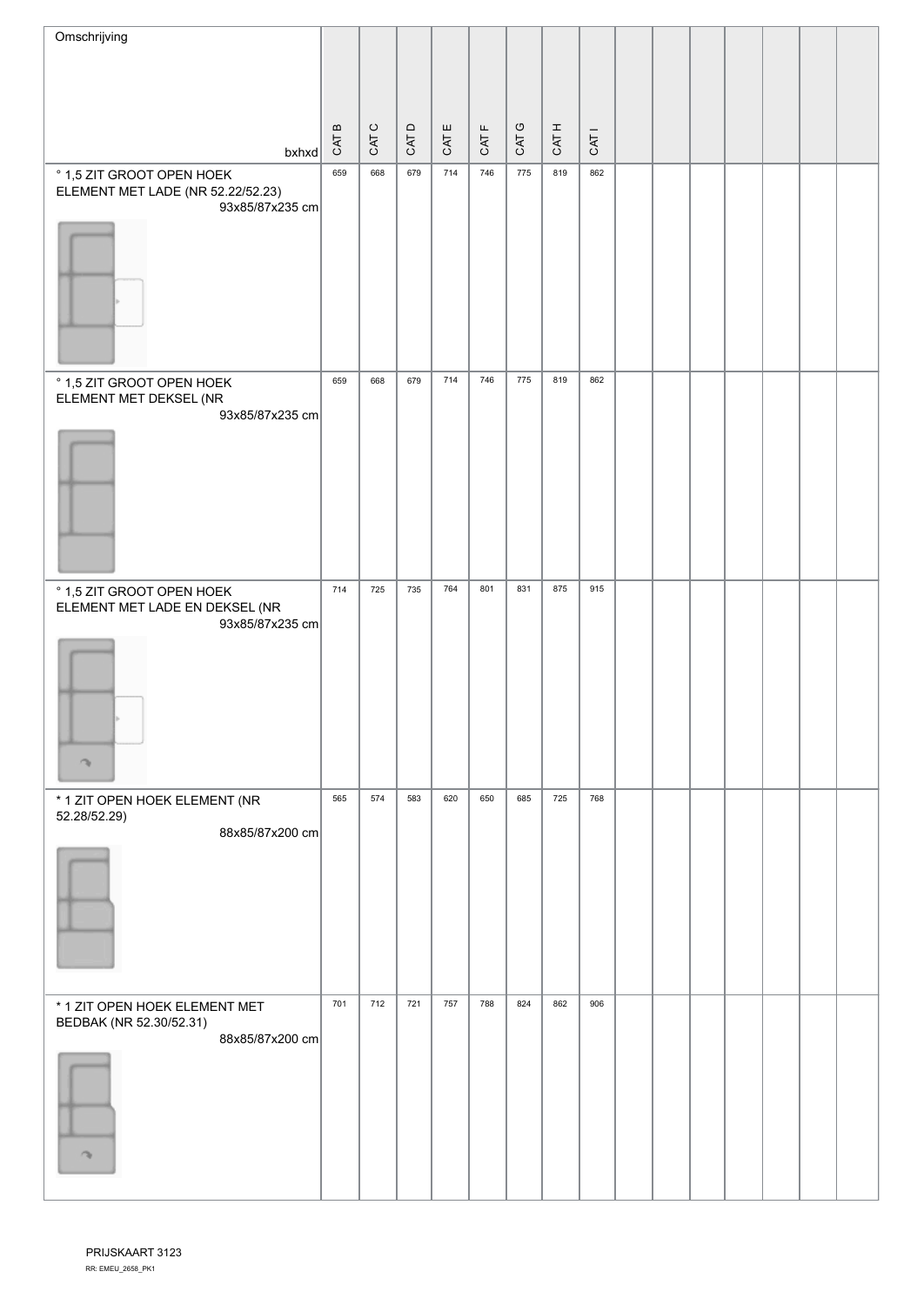| Omschrijving                                                                                       |       |          |       |      |     |            |       |       |                  |  |  |  |  |
|----------------------------------------------------------------------------------------------------|-------|----------|-------|------|-----|------------|-------|-------|------------------|--|--|--|--|
|                                                                                                    |       |          |       |      |     |            |       |       |                  |  |  |  |  |
|                                                                                                    |       | $\bf{m}$ |       |      | ш   | L          |       |       |                  |  |  |  |  |
|                                                                                                    | bxhxd | CAT I    | CAT C | CATD | CAT | <b>CAT</b> | CAT G | CAT H | CAT <sub>1</sub> |  |  |  |  |
| ° 1 ZIT GROOT OPEN HOEK ELEMENT<br>(NR 52.32/52.33)                                                |       | 565      | 574   | 583  | 620 | 650        | 685   | 725   | 768              |  |  |  |  |
| 93x85/87x200 cm                                                                                    |       |          |       |      |     |            |       |       |                  |  |  |  |  |
| ° 1 ZIT GROOT OPEN HOEK ELEMENT<br>MET BEDBAK (NR 52.34/52.35)<br>93x85/87x200 cm<br>$\rightarrow$ |       | 701      | 712   | 721  | 757 | 788        | 824   | 862   | 906              |  |  |  |  |
| * 1 ZIT XL OPEN HOEK ELEMENT (NR<br>52.36/52.37)<br>88x85/87x212 cm                                |       | 605      | 614   | 623  | 659 | 690        | 725   | 764   | 808              |  |  |  |  |
| * 1 ZIT XL OPEN HOEK ELEMENT MET<br>BEDBAK (NR 52.38/52.39)<br>88x85/87x212 cm<br>$\rightarrow$    |       | 741      | 752   | 761  | 797 | 828        | 862   | 902   | 945              |  |  |  |  |
| ° 1 ZIT XL GROOT OPEN HOEK<br>ELEMENT (NR 52.40/52.41)<br>93x85/87x212 cm                          |       | 605      | 614   | 623  | 659 | 690        | 725   | 764   | 808              |  |  |  |  |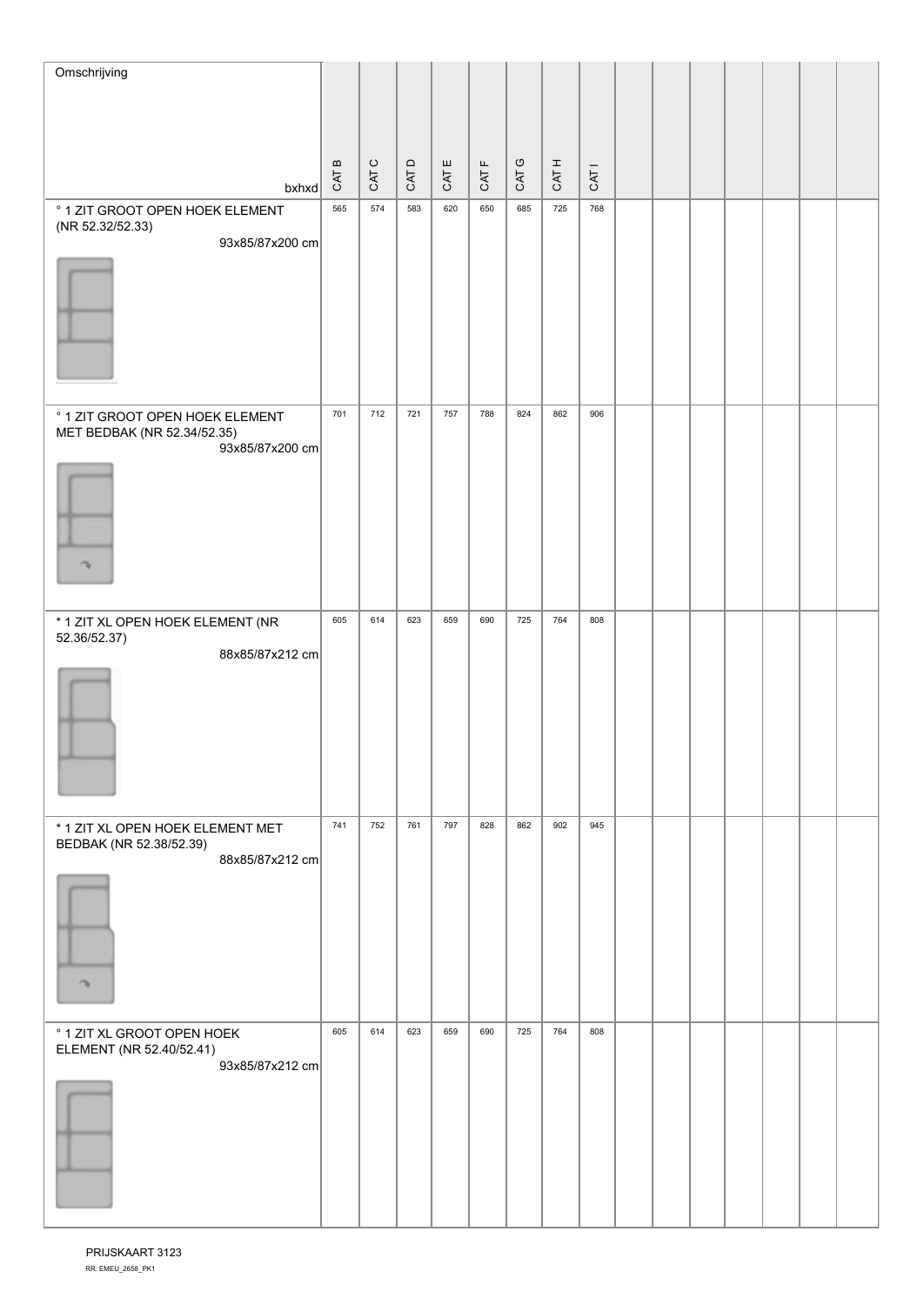| Omschrijving                                          |       |         |      |       |       |       |       |                  |  |  |  |  |
|-------------------------------------------------------|-------|---------|------|-------|-------|-------|-------|------------------|--|--|--|--|
|                                                       |       |         |      |       |       |       |       |                  |  |  |  |  |
|                                                       |       | $\circ$ |      |       |       |       |       |                  |  |  |  |  |
| bxhxd                                                 | CAT B | CAT     | CATD | CAT E | CAT F | CAT G | CAT H | CAT <sub>1</sub> |  |  |  |  |
| ° 1 ZIT XL GROOT OPEN HOEK<br>ELEMENT MET BEDBAK (NR  | 741   | 752     | 761  | 797   | 828   | 862   | 902   | 945              |  |  |  |  |
| 93x85/87x212 cm                                       |       |         |      |       |       |       |       |                  |  |  |  |  |
|                                                       |       |         |      |       |       |       |       |                  |  |  |  |  |
|                                                       |       |         |      |       |       |       |       |                  |  |  |  |  |
| $\rightarrow$                                         |       |         |      |       |       |       |       |                  |  |  |  |  |
|                                                       |       |         |      |       |       |       |       |                  |  |  |  |  |
| * LONGCHAIR (NR 53/54)                                | 402   | 415     | 428  | 458   | 493   | 524   | 567   | 609              |  |  |  |  |
| 87x85/87x167 cm                                       |       |         |      |       |       |       |       |                  |  |  |  |  |
|                                                       |       |         |      |       |       |       |       |                  |  |  |  |  |
|                                                       |       |         |      |       |       |       |       |                  |  |  |  |  |
|                                                       |       |         |      |       |       |       |       |                  |  |  |  |  |
|                                                       |       |         |      |       |       |       |       |                  |  |  |  |  |
| * LONGCHAIR MET BEDLADE (NR<br>55/56)                 | 458   | 469     | 478  | 513   | 544   | 578   | 620   | 663              |  |  |  |  |
| 87x85/87x167 cm                                       |       |         |      |       |       |       |       |                  |  |  |  |  |
|                                                       |       |         |      |       |       |       |       |                  |  |  |  |  |
|                                                       |       |         |      |       |       |       |       |                  |  |  |  |  |
|                                                       |       |         |      |       |       |       |       |                  |  |  |  |  |
|                                                       |       |         |      |       |       |       |       |                  |  |  |  |  |
| * LONGCHAIR MET MOTOR (NR<br>56.1/56.2)               | 826   | 837     | 846  | 880   | 913   | 945   | 985   | 1029             |  |  |  |  |
| 87x85/87x167-203 cm                                   |       |         |      |       |       |       |       |                  |  |  |  |  |
|                                                       |       |         |      |       |       |       |       |                  |  |  |  |  |
|                                                       |       |         |      |       |       |       |       |                  |  |  |  |  |
|                                                       |       |         |      |       |       |       |       |                  |  |  |  |  |
|                                                       | 402   | 415     | 428  | 458   | 493   | 524   | 567   | 609              |  |  |  |  |
| ° LONGCHAIR GROOT (NR 56.21/56.22)<br>92x85/87x167 cm |       |         |      |       |       |       |       |                  |  |  |  |  |
|                                                       |       |         |      |       |       |       |       |                  |  |  |  |  |
|                                                       |       |         |      |       |       |       |       |                  |  |  |  |  |
|                                                       |       |         |      |       |       |       |       |                  |  |  |  |  |
|                                                       |       |         |      |       |       |       |       |                  |  |  |  |  |
|                                                       |       |         |      |       |       |       |       |                  |  |  |  |  |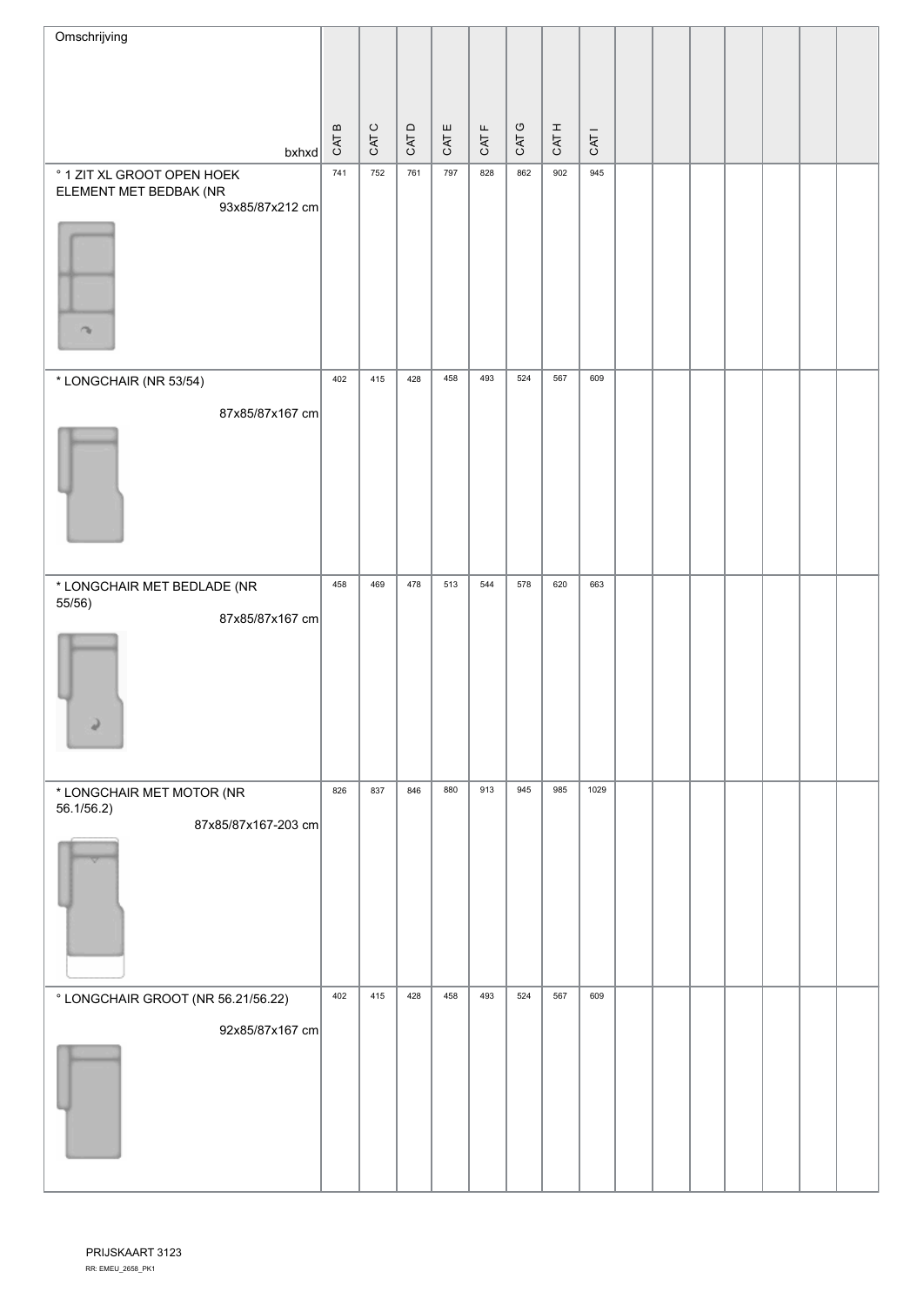| Omschrijving                                      |                                          |                |      |       |          |       |       |                  |  |  |  |  |
|---------------------------------------------------|------------------------------------------|----------------|------|-------|----------|-------|-------|------------------|--|--|--|--|
|                                                   |                                          |                |      |       |          |       |       |                  |  |  |  |  |
|                                                   |                                          |                |      |       |          |       |       |                  |  |  |  |  |
| $b$ xhxd                                          | $\boldsymbol{\underline{\omega}}$<br>CAT | $\circ$<br>CAT | CATD | CAT E | щ<br>CAT | CAT G | CAT H | CAT <sub>I</sub> |  |  |  |  |
| ° LONGCHAIR GROOT MET BEDLADE<br>(NR 56.23/56.24) | 458                                      | 469            | 478  | 513   | 544      | 578   | 620   | 663              |  |  |  |  |
| 92x85/87x167 cm                                   |                                          |                |      |       |          |       |       |                  |  |  |  |  |
| s                                                 |                                          |                |      |       |          |       |       |                  |  |  |  |  |
| ° LONGCHAIR GROOT MET MOTOR<br>(NR 56.25/56.26)   | 826                                      | 837            | 846  | 880   | 913      | 945   | 985   | 1029             |  |  |  |  |
| 92x85/87x167-203 cm                               |                                          |                |      |       |          |       |       |                  |  |  |  |  |
|                                                   |                                          |                |      |       |          |       |       |                  |  |  |  |  |
| * LONGCHAIR XL (NR 56.27/56.28)                   | 502                                      | 516            | 527  | 558   | 591      | 623   | 665   | 708              |  |  |  |  |
| 101x85/87x167 cm                                  |                                          |                |      |       |          |       |       |                  |  |  |  |  |
| * LONGCHAIR XL MET BEDLADE (NR<br>56.29/56.30)    | 558                                      | 569            | 578  | 612   | 645      | 677   | 719   | 763              |  |  |  |  |
| 101x85/87x167 cm<br>4)                            |                                          |                |      |       |          |       |       |                  |  |  |  |  |
| * LONGCHAIR XL MET MOTOR (NR<br>56.31/56.32)      | 925                                      | 936            | 945  | 980   | 1012     | 1047  | 1087  | 1130             |  |  |  |  |
| 101x85/87x167-203 cm                              |                                          |                |      |       |          |       |       |                  |  |  |  |  |

RR: EMEU\_2658\_PK1 PRIJSKAART 3123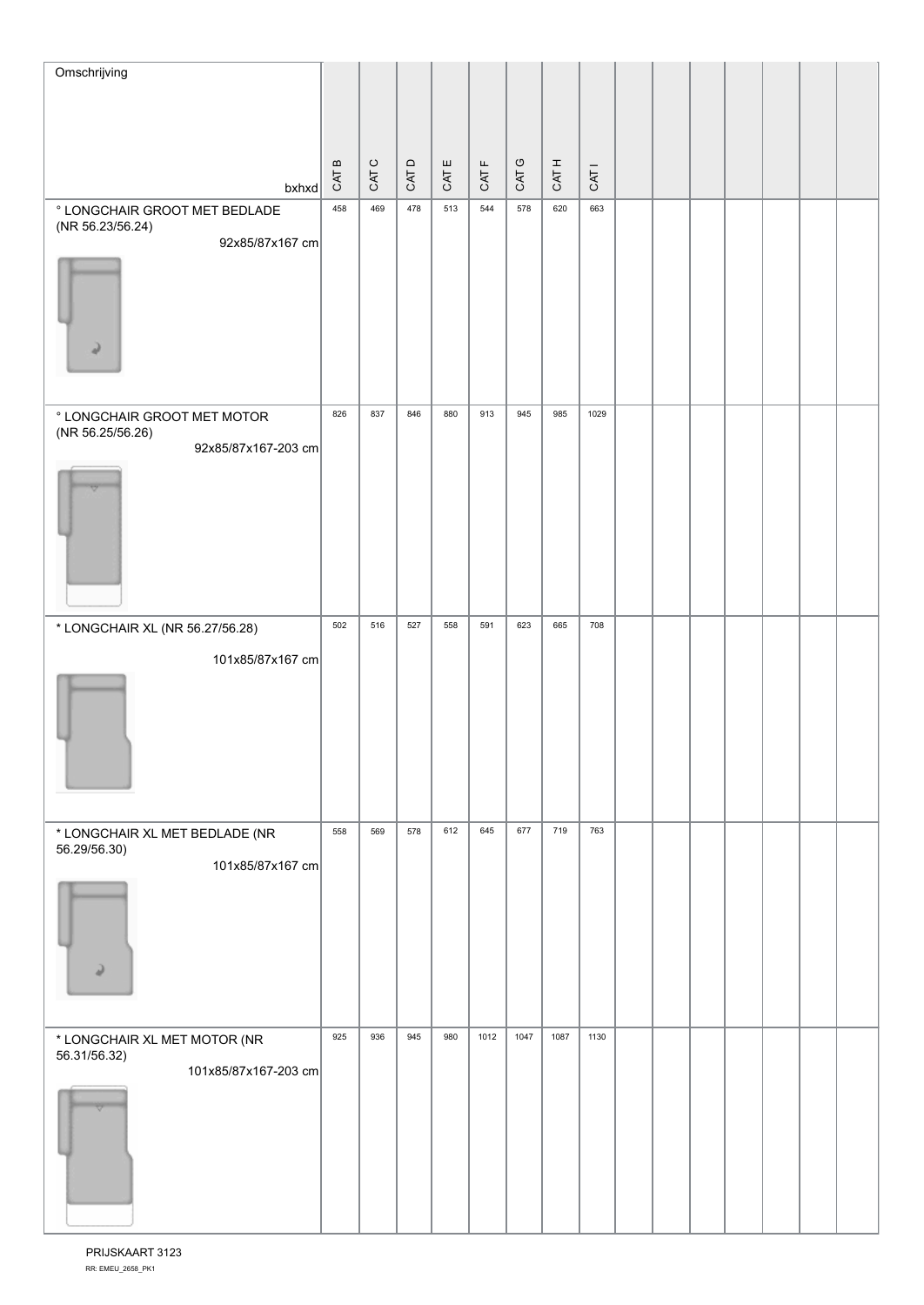| Omschrijving                                                               |                             |         |      |     |                        |               |       |                  |  |  |  |  |
|----------------------------------------------------------------------------|-----------------------------|---------|------|-----|------------------------|---------------|-------|------------------|--|--|--|--|
|                                                                            |                             |         |      |     |                        |               |       |                  |  |  |  |  |
|                                                                            | $\, \underline{\mathrm{m}}$ | $\circ$ |      | ш   | $\mathrel{\mathsf{L}}$ | $\mathbbm{C}$ |       |                  |  |  |  |  |
| bxhxd                                                                      | CAT I                       | CAT     | CATD | CAT | CAT                    | CAT           | CAT H | CAT <sub>1</sub> |  |  |  |  |
| ° LONGCHAIR XL GROOT (NR<br>56.33/56.34)                                   | 502                         | 516     | 527  | 558 | 591                    | 623           | 665   | 708              |  |  |  |  |
| 106x85/87x167 cm                                                           |                             |         |      |     |                        |               |       |                  |  |  |  |  |
|                                                                            |                             |         |      |     |                        |               |       |                  |  |  |  |  |
|                                                                            |                             |         |      |     |                        |               |       |                  |  |  |  |  |
|                                                                            |                             |         |      |     |                        |               |       |                  |  |  |  |  |
|                                                                            |                             |         |      |     |                        |               |       |                  |  |  |  |  |
| ° LONGCHAIR XL GROOT MET<br>BEDLADE (NR 56.35/56.36)                       | 558                         | 569     | 578  | 612 | 645                    | 677           | 719   | 763              |  |  |  |  |
| 106x85/87x167 cm                                                           |                             |         |      |     |                        |               |       |                  |  |  |  |  |
|                                                                            |                             |         |      |     |                        |               |       |                  |  |  |  |  |
|                                                                            |                             |         |      |     |                        |               |       |                  |  |  |  |  |
| ×                                                                          |                             |         |      |     |                        |               |       |                  |  |  |  |  |
|                                                                            | 925                         | 936     | 945  | 980 | 1012                   | 1047          | 1087  | 1130             |  |  |  |  |
| ° LONGCHAIR XL GROOT MET MOTOR<br>(NR 56.37/56.38)<br>106x85/87x167-203 cm |                             |         |      |     |                        |               |       |                  |  |  |  |  |
|                                                                            |                             |         |      |     |                        |               |       |                  |  |  |  |  |
|                                                                            |                             |         |      |     |                        |               |       |                  |  |  |  |  |
|                                                                            |                             |         |      |     |                        |               |       |                  |  |  |  |  |
|                                                                            |                             |         |      |     |                        |               |       |                  |  |  |  |  |
| * HOEK (NR 57)                                                             | 511                         | 522     | 533  | 567 | 600                    | 627           | 672   | 714              |  |  |  |  |
| 88x85/87x88 cm                                                             |                             |         |      |     |                        |               |       |                  |  |  |  |  |
|                                                                            |                             |         |      |     |                        |               |       |                  |  |  |  |  |
|                                                                            |                             |         |      |     |                        |               |       |                  |  |  |  |  |
|                                                                            |                             |         |      |     |                        |               |       |                  |  |  |  |  |
|                                                                            |                             |         |      |     |                        |               |       |                  |  |  |  |  |
| HOEK MET RELAXRUGLEUNING (NR                                               | 694                         | 703     | 717  | 750 | 781                    | 813           | 858   | 898              |  |  |  |  |
| 57.1)<br>88x85/87x88 cm                                                    |                             |         |      |     |                        |               |       |                  |  |  |  |  |
|                                                                            |                             |         |      |     |                        |               |       |                  |  |  |  |  |
|                                                                            |                             |         |      |     |                        |               |       |                  |  |  |  |  |
|                                                                            |                             |         |      |     |                        |               |       |                  |  |  |  |  |
|                                                                            |                             |         |      |     |                        |               |       |                  |  |  |  |  |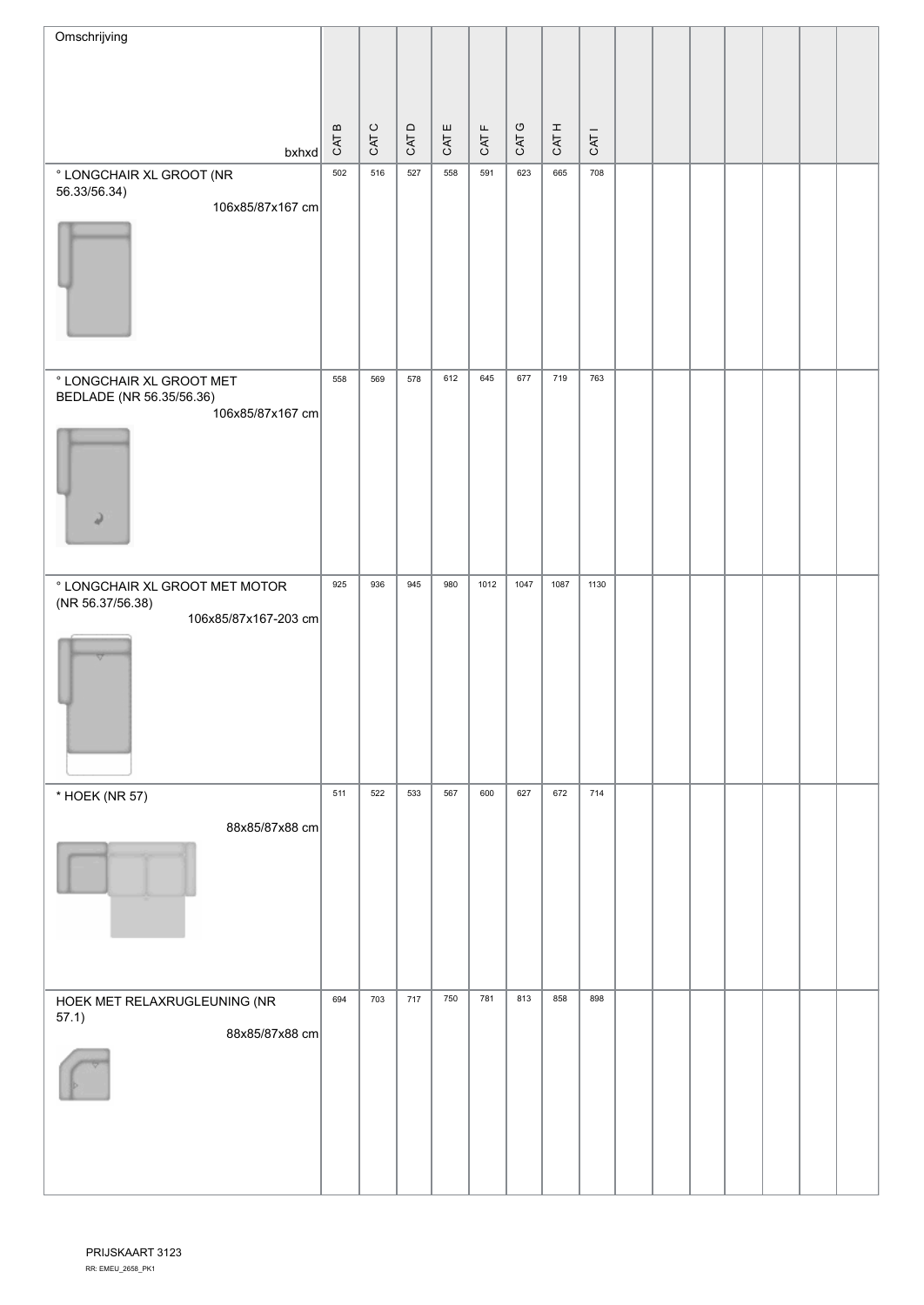| Omschrijving                                  |                                    |                |       |       |                                 |       |       |                  |  |  |  |  |
|-----------------------------------------------|------------------------------------|----------------|-------|-------|---------------------------------|-------|-------|------------------|--|--|--|--|
|                                               |                                    |                |       |       |                                 |       |       |                  |  |  |  |  |
|                                               |                                    |                |       |       |                                 |       |       |                  |  |  |  |  |
|                                               | $\, \underline{\mathrm{m}}$<br>CAT | $\circ$<br>CAT | CAT D | CAT E | $\mathsf{L}\mathsf{L}$<br>CAT I | CAT G | CAT H | CAT <sub>I</sub> |  |  |  |  |
| $b$ xhxd<br>HOEK GROOT (NR 57.11) met VZMO    | 511                                | 522            | 533   | 567   | 600                             | 627   | 672   | 714              |  |  |  |  |
| aan beide kanten                              |                                    |                |       |       |                                 |       |       |                  |  |  |  |  |
| 93x85/87x93 cm                                |                                    |                |       |       |                                 |       |       |                  |  |  |  |  |
|                                               |                                    |                |       |       |                                 |       |       |                  |  |  |  |  |
|                                               |                                    |                |       |       |                                 |       |       |                  |  |  |  |  |
|                                               |                                    |                |       |       |                                 |       |       |                  |  |  |  |  |
|                                               |                                    |                |       |       |                                 |       |       |                  |  |  |  |  |
| HOEK met VZMO links en FR rechts (NR          | 511                                | 522            | 533   | 567   | 600                             | 627   | 672   | 714              |  |  |  |  |
| 57.12)<br>88x85/87x93 cm                      |                                    |                |       |       |                                 |       |       |                  |  |  |  |  |
|                                               |                                    |                |       |       |                                 |       |       |                  |  |  |  |  |
|                                               |                                    |                |       |       |                                 |       |       |                  |  |  |  |  |
|                                               |                                    |                |       |       |                                 |       |       |                  |  |  |  |  |
|                                               |                                    |                |       |       |                                 |       |       |                  |  |  |  |  |
|                                               |                                    |                |       |       |                                 |       |       |                  |  |  |  |  |
| HOEK met FR links en VZMO rechts (NR          | 511                                | 522            | 533   | 567   | 600                             | 627   | 672   | 714              |  |  |  |  |
| 57.13)<br>93x85/87x88 cm                      |                                    |                |       |       |                                 |       |       |                  |  |  |  |  |
|                                               |                                    |                |       |       |                                 |       |       |                  |  |  |  |  |
|                                               |                                    |                |       |       |                                 |       |       |                  |  |  |  |  |
|                                               |                                    |                |       |       |                                 |       |       |                  |  |  |  |  |
|                                               |                                    |                |       |       |                                 |       |       |                  |  |  |  |  |
|                                               |                                    |                |       |       |                                 |       |       |                  |  |  |  |  |
| ° HOEK ROND (NR 57.2)                         | 511                                | 522            | 533   | 567   | 600                             | 627   | 672   | 714              |  |  |  |  |
| 101x85/87x101 cm                              |                                    |                |       |       |                                 |       |       |                  |  |  |  |  |
|                                               |                                    |                |       |       |                                 |       |       |                  |  |  |  |  |
|                                               |                                    |                |       |       |                                 |       |       |                  |  |  |  |  |
|                                               |                                    |                |       |       |                                 |       |       |                  |  |  |  |  |
|                                               |                                    |                |       |       |                                 |       |       |                  |  |  |  |  |
| ° HOEK ROND MET                               | 694                                | 703            | 717   | 750   | 781                             | 813   | 858   | 898              |  |  |  |  |
| RELAXRUGLEUNING (NR 57.3)<br>101x85/87x101 cm |                                    |                |       |       |                                 |       |       |                  |  |  |  |  |
|                                               |                                    |                |       |       |                                 |       |       |                  |  |  |  |  |
|                                               |                                    |                |       |       |                                 |       |       |                  |  |  |  |  |
|                                               |                                    |                |       |       |                                 |       |       |                  |  |  |  |  |
|                                               |                                    |                |       |       |                                 |       |       |                  |  |  |  |  |
|                                               |                                    |                |       |       |                                 |       |       |                  |  |  |  |  |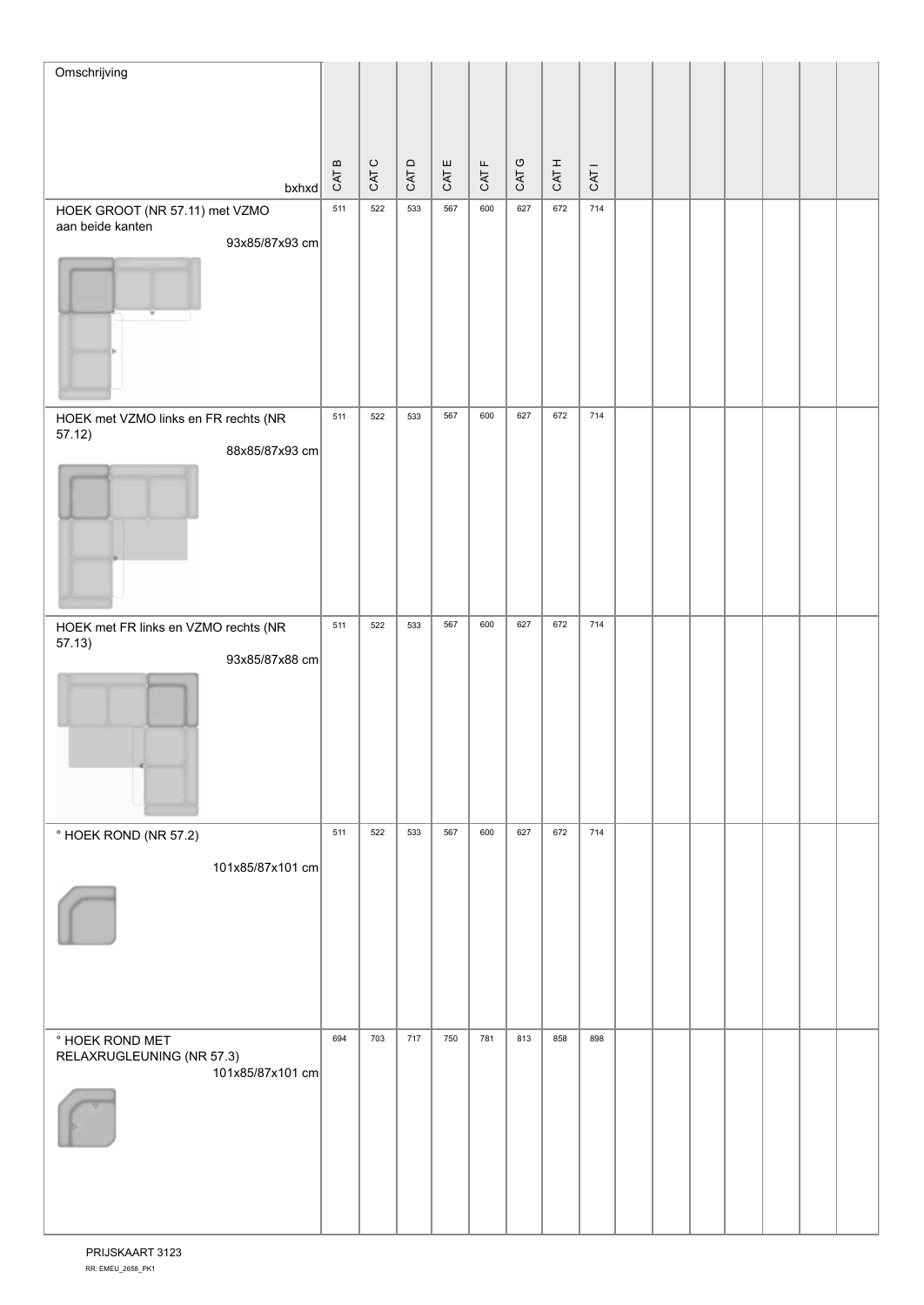| Omschrijving                    |                 |                                                 |       |      |       |       |       |       |                  |  |  |  |  |
|---------------------------------|-----------------|-------------------------------------------------|-------|------|-------|-------|-------|-------|------------------|--|--|--|--|
|                                 |                 |                                                 |       |      |       |       |       |       |                  |  |  |  |  |
|                                 |                 |                                                 |       |      |       |       |       |       |                  |  |  |  |  |
|                                 | $b$ xhxd        | $\, \underline{\mathrm{m}}$<br>CAT <sub>I</sub> | CAT C | CATD | CAT E | CAT F | CAT G | CAT H | CAT <sub>1</sub> |  |  |  |  |
| 3 ZIT ELEMENT (NR 58)           |                 | 763                                             | 772   | 786  | 819   | 848   | 884   | 927   | 969              |  |  |  |  |
|                                 | 160x85/87x93 cm |                                                 |       |      |       |       |       |       |                  |  |  |  |  |
|                                 |                 |                                                 |       |      |       |       |       |       |                  |  |  |  |  |
| 2,5 ZIT ELEMENT (NR 59)         |                 | 710                                             | 723   | 734  | 763   | 799   | 829   | 873   | 913              |  |  |  |  |
|                                 | 134x85/87x93 cm |                                                 |       |      |       |       |       |       |                  |  |  |  |  |
|                                 |                 |                                                 |       |      |       |       |       |       |                  |  |  |  |  |
| 2 ZIT ELEMENT (NR 60)           |                 | 542                                             | 551   | 567  | 600   | 627   | 663   | 703   | 748              |  |  |  |  |
|                                 | 108x85/87x93 cm |                                                 |       |      |       |       |       |       |                  |  |  |  |  |
| 2 ZIT ELEMENT MET LADEN (NR 61) |                 | 600                                             | 609   | 618  | 654   | 683   | 717   | 759   | 802              |  |  |  |  |
|                                 | 108x85/87x93 cm |                                                 |       |      |       |       |       |       |                  |  |  |  |  |
| 1,5 ZIT ELEMENT (NR 62)         |                 | 491                                             | 500   | 511  | 542   | 576   | 609   | 650   | 692              |  |  |  |  |
|                                 | 82x85/87x93 cm  |                                                 |       |      |       |       |       |       |                  |  |  |  |  |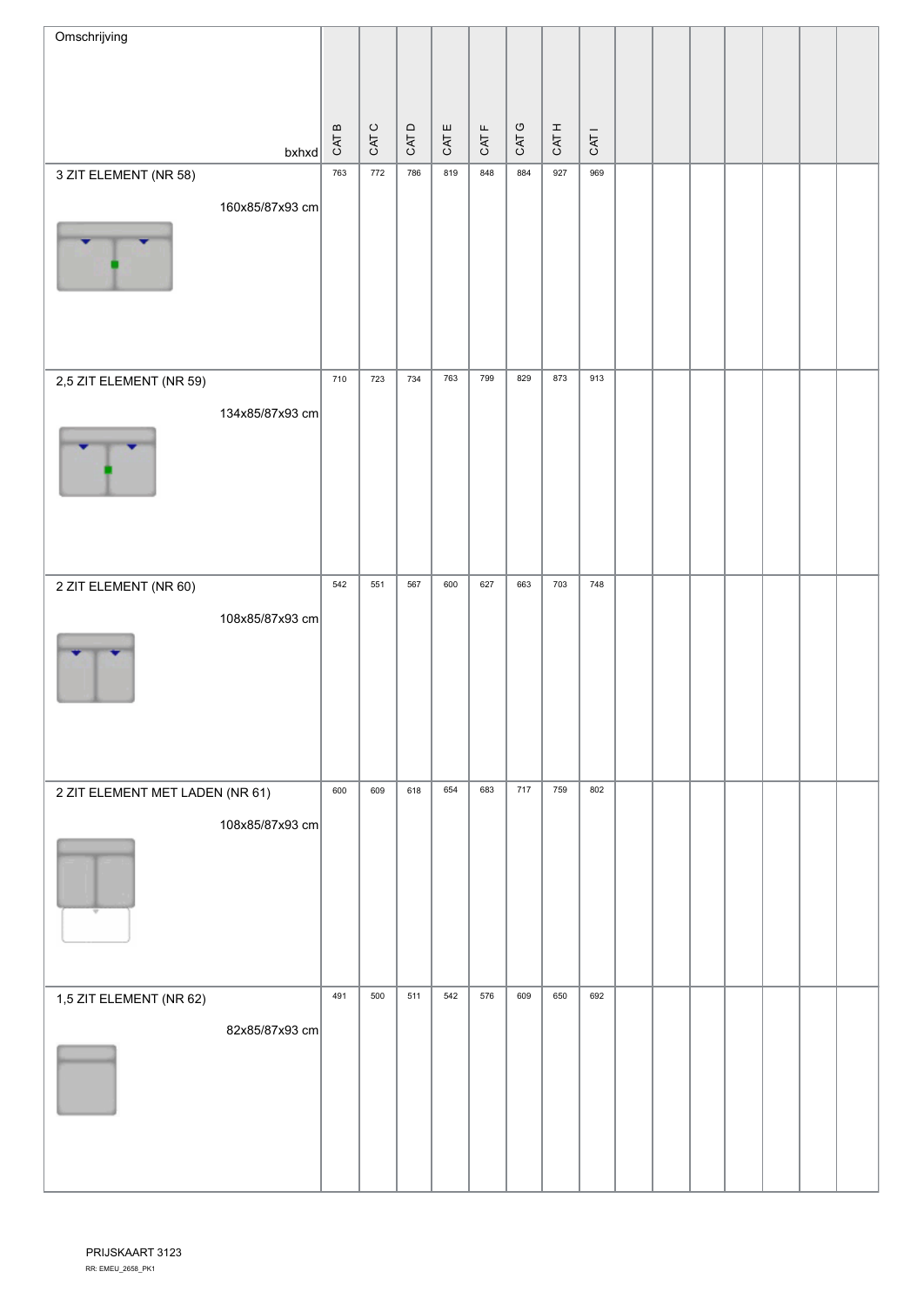| Omschrijving                                                  |                             |       |      |       |              |       |       |                  |  |  |  |  |
|---------------------------------------------------------------|-----------------------------|-------|------|-------|--------------|-------|-------|------------------|--|--|--|--|
|                                                               |                             |       |      |       |              |       |       |                  |  |  |  |  |
|                                                               | $\, \underline{\mathrm{m}}$ |       |      |       |              |       |       |                  |  |  |  |  |
| $b$ xhxd                                                      | CAT I                       | CAT C | CATD | CAT E | <b>CAT F</b> | CAT G | CAT H | CAT <sub>1</sub> |  |  |  |  |
| 1 ZIT ELEMENT (NR 64)                                         | 435                         | 446   | 457  | 491   | 522          | 551   | 594   | 638              |  |  |  |  |
| 56x85/87x93 cm                                                |                             |       |      |       |              |       |       |                  |  |  |  |  |
|                                                               | 1003                        | 1016  | 1025 | 1056  | 1092         | 1121  | 1164  | 1206             |  |  |  |  |
| 3 ZIT 1 ARM MET FAMILIERELAX (NR<br>66/67)<br>179x85/87x93 cm |                             |       |      |       |              |       |       |                  |  |  |  |  |
|                                                               |                             |       |      |       |              |       |       |                  |  |  |  |  |
| 3 ZIT ELEMENT MET FAMILIERELAX<br>(NR 68)                     | 949                         | 962   | 971  | 1003  | 1036         | 1067  | 1110  | 1152             |  |  |  |  |
| 160x85/87x93 cm                                               |                             |       |      |       |              |       |       |                  |  |  |  |  |
| 2,5 ZIT 1 ARM MET FAMILIERELAX (NR<br>69/70)                  | 949                         | 962   | 971  | 1003  | 1036         | 1067  | 1110  | 1152             |  |  |  |  |
| 153x85/87x93 cm                                               |                             |       |      |       |              |       |       |                  |  |  |  |  |
| 2,5 ZIT ELEMENT MET FAMILIERELAX<br>(NR 71)                   | 895                         | 904   | 915  | 949   | 980          | 1016  | 1056  | 1099             |  |  |  |  |
| 134x85/87x93 cm                                               |                             |       |      |       |              |       |       |                  |  |  |  |  |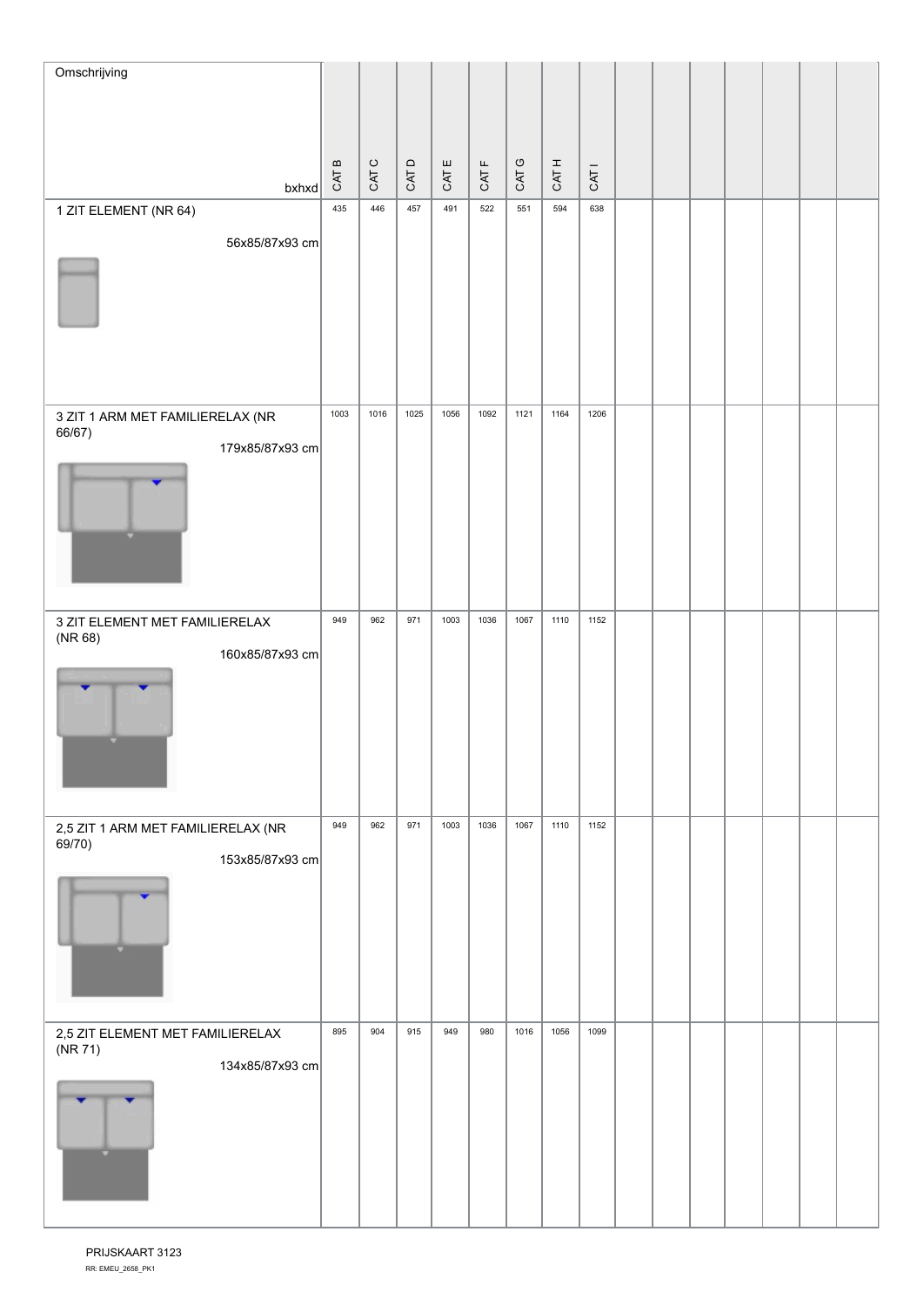| Omschrijving                     |                             |        |       |       |        |        |        |                  |  |  |  |  |
|----------------------------------|-----------------------------|--------|-------|-------|--------|--------|--------|------------------|--|--|--|--|
|                                  |                             |        |       |       |        |        |        |                  |  |  |  |  |
|                                  | $\, \underline{\mathrm{m}}$ |        |       |       |        |        |        |                  |  |  |  |  |
| $b$ xhxd                         | CAT I                       | CAT C  | CAT D | CAT E | CAT F  | CAT G  | CAT H  | CAT <sub>1</sub> |  |  |  |  |
| FOOTSTOOL (NR 72)                | 158                         | 169    | 180   | 192   | 205    | 214    | 223    | 232              |  |  |  |  |
| 60x45/47x60 cm                   |                             |        |       |       |        |        |        |                  |  |  |  |  |
|                                  |                             |        |       |       |        |        |        |                  |  |  |  |  |
|                                  |                             |        |       |       |        |        |        |                  |  |  |  |  |
|                                  |                             |        |       |       |        |        |        |                  |  |  |  |  |
|                                  |                             |        |       |       |        |        |        |                  |  |  |  |  |
| FOOTSTOOL XXL (NR 73)            | 303                         | 315    | 324   | 337   | 350    | 359    | 368    | 382              |  |  |  |  |
| 130x45/47x65 cm                  |                             |        |       |       |        |        |        |                  |  |  |  |  |
|                                  |                             |        |       |       |        |        |        |                  |  |  |  |  |
|                                  |                             |        |       |       |        |        |        |                  |  |  |  |  |
|                                  |                             |        |       |       |        |        |        |                  |  |  |  |  |
|                                  |                             |        |       |       |        |        |        |                  |  |  |  |  |
| FOOTSTOOL XXL MET DEKSEL (NR 74) | 359                         | 368    | 382   | 391   | 401    | 413    | 426    | 435              |  |  |  |  |
| 130x45/47x65 cm                  |                             |        |       |       |        |        |        |                  |  |  |  |  |
| Q.                               |                             |        |       |       |        |        |        |                  |  |  |  |  |
|                                  |                             |        |       |       |        |        |        |                  |  |  |  |  |
|                                  |                             |        |       |       |        |        |        |                  |  |  |  |  |
|                                  |                             |        |       |       |        |        |        |                  |  |  |  |  |
| KUSSEN 50X50 (NR 77)             | $26\,$                      | $26\,$ | 26    | 26    | $26\,$ | $26\,$ | $26\,$ | $26\,$           |  |  |  |  |
| $50x50$ cm                       |                             |        |       |       |        |        |        |                  |  |  |  |  |
|                                  |                             |        |       |       |        |        |        |                  |  |  |  |  |
|                                  |                             |        |       |       |        |        |        |                  |  |  |  |  |
|                                  |                             |        |       |       |        |        |        |                  |  |  |  |  |
|                                  |                             |        |       |       |        |        |        |                  |  |  |  |  |
| KUSSEN 40X40 (NR 78)             | $15\,$                      | 15     | 15    | 15    | 15     | 15     | 15     | 15               |  |  |  |  |
| $40x40$ cm                       |                             |        |       |       |        |        |        |                  |  |  |  |  |
|                                  |                             |        |       |       |        |        |        |                  |  |  |  |  |
|                                  |                             |        |       |       |        |        |        |                  |  |  |  |  |
|                                  |                             |        |       |       |        |        |        |                  |  |  |  |  |
|                                  |                             |        |       |       |        |        |        |                  |  |  |  |  |